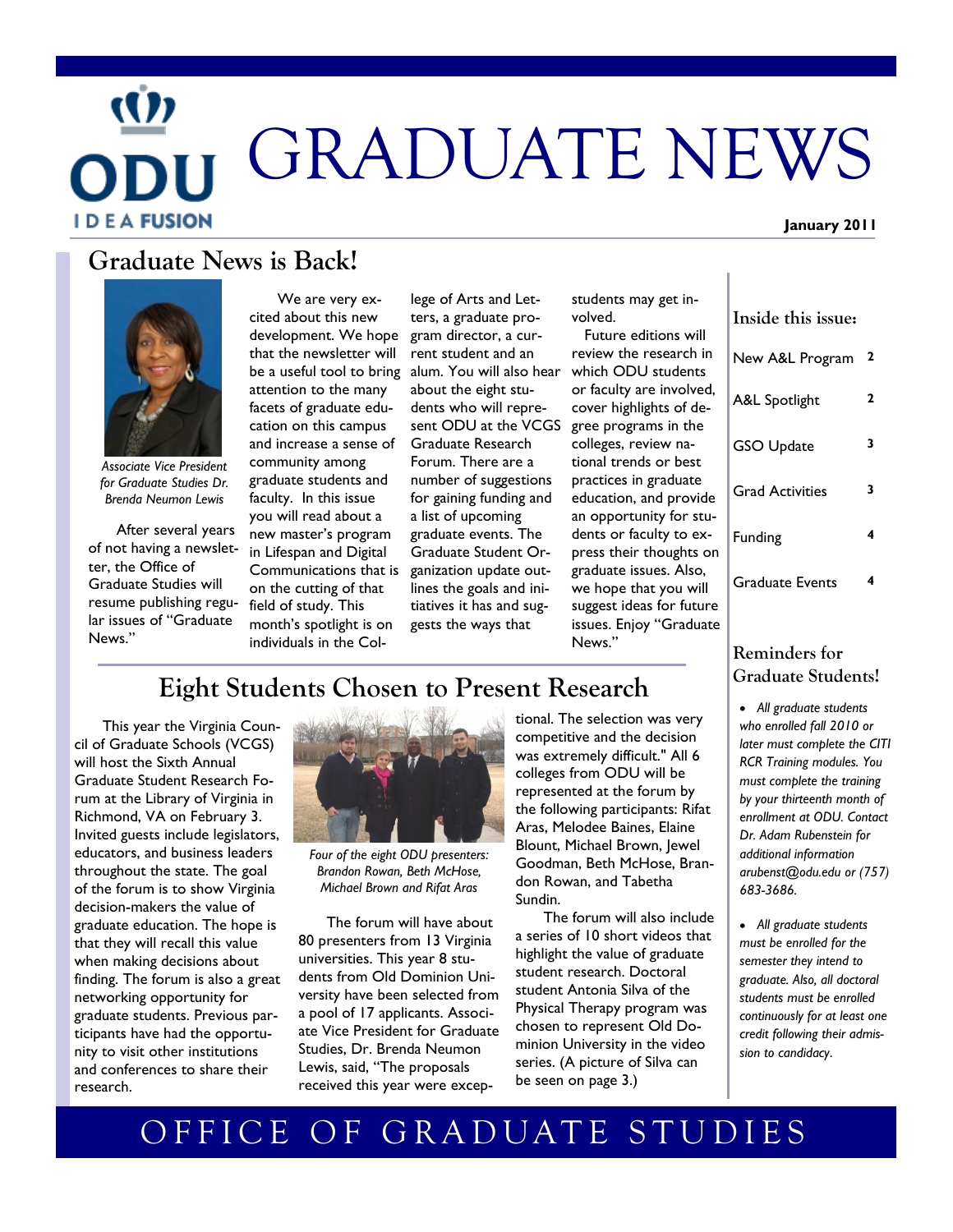#### 2

## **New A&L Program: MA in Lifespan & Digital Communication**



*Graduate Program Director Dr. Tom Socha and Communication and Theatre Arts Department Chair Dr. Gary Edgerton*

Look out ODU! There is a new graduate program in town. The Master of Arts in Lifespan and Digital Communication program is a new and unique degree program which begins fall 2011. This will be the first degree in the United States that combines human communication and digital media in a lifespan format. The program is primarily tailored to all qualified holders of a bachelor's degree in Communication, but all candidates with a B.A. or B.S. in a related discipline will be considered.

Communication and Theatre Arts Department Chair, Dr. Gary Edgerton and Graduate Program Director, Dr. Tom Socha have been working towards this degree

for about six years. They saw the need for such a program because of the serious lack of graduate level communication degrees in Virginia. After surveying many juniors, seniors, and alumni, the interest in such a degree became very apparent.

This program will provide for course and research sharing with many other ODU programs. Dr. Socha stressed that this program can share expertise about digital communication and gaming with the Education department, knowledge about paper practices going digital with the Health Sciences department, and how humans and mechanicals interface with the Engineering department.

Dr. Edgerton says this will be a research-oriented degree. He hopes that students are able to learn about lifespan and digital communication, but also he hopes they will come up with new ideas. This area of study will face the unique challenge that the pace of change is very rapid. These masters' students will do a lot of research about current theories as well as help come up with new theories.

For more information about the MA in Lifespan and Digital Communication, contact Dr. Tom Socha at tsocha@odu.edu. Also look for a new website, brochures, information sessions, and alumni center events coming this spring.

### **Spotlight on Graduate Education in Arts and Letters**



**Dr. Mona Danner** is the Graduate Program Director for the Criminology and Criminal Justice program. The program started in fall 2007, and its first graduates are expected this August. Dr. Danner says the program is going strong. Most of their students have joined national societies, have been published, and have gone to conferences. They have an exceptional faculty, and the students are great writers and thinkers, hard workers, and are hungry to learn. Dr. Danner says the best part of her program is the students. "Their presence has ignited passion and lit a new fire of interest in all of us," says Dr. Danner.



**Anna Fomina** is a current international graduate student in the Applied Linguistics program. She is a Fulbright student from Moscow, Russia and has a degree in Linguistics and Intercultural Communications. She was one of 45 Russian students selected from about 700 applicants for the Fulbright program. Fomina says she likes ODU because, "the professors are friendly, I've made some great friends, and the campus and infrastructure are wonderful." Fomina is not sure what she will do after graduating in May 2012, but she will most likely have to return to Russia for 2 years.

*"Chase an idea around even if it seems weird."*



**Dr. Elizabeth Vincelette** is an Old Dominion University alumna. She was the first graduate of the Ph.D. in English program in August 2010. She credits being the first graduate to the fact that she always took a full load of classes and already had a vague idea of what she wanted to study before she started her program. Dr. Vincelette's advice to graduate students, "Chase an idea around even if it seems weird. It's the weird thinking that brings me the best and potentially most original ideas." Also she stressed the importance of time management and having a writing space or "zone" so you can train your brain when it is time to work. Dr. Vincelette now teaches undergraduate composition and American literature classes at ODU.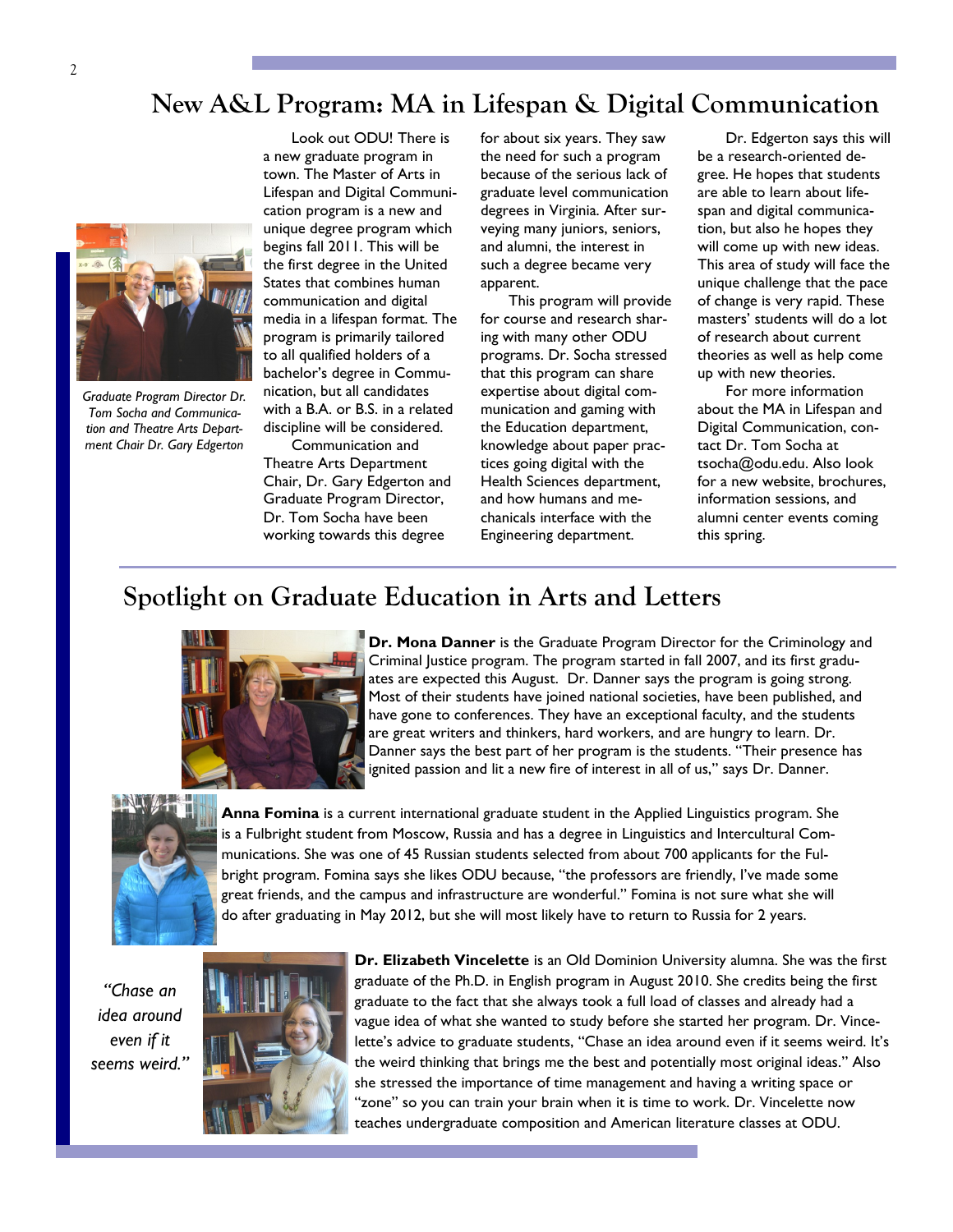#### **The "New" GSO**



The Graduate Student Organization (GSO) was officially founded in April 2007. The purpose of the organization was to create a unifying force in the ODU graduate community, establish a social and professional network, and create a forum to voice graduate concerns to the university. It is a well known fact that graduate students are very busy. Consequently, it has been a challenge for the organization to maintain its momentum. Masters students are usually only at the university for two years, and doctoral students

are under extreme pressure. These conditions have been hard on the GSO over the past three years.

GSO's current Health Liaison Pete Sasso shares, "I was a part of the GSO in the fall of 2008 and in 2009; then it seemed to disappear. Now it's back again, and it's here to stay." The GSO is in the



*GSO members Matt Loesch (President), Subbash Kadiam, Kelvin Phan, Kyonna Withers (Vice President), and Tamekia Bell (Director of Student Development) at the Spring 2011 ODU New Graduate Student Orientation*

process of refocusing while making major changes.

Current president Matt Loesch (Doctoral student in the Public Administration and Urban Policy program) has big plans for revamping and revitalizing the GSO. His dream is to recharter the GSO as the GSG – Graduate Student Government. This would mean the GSO would have a bigger budget, more recognition, and overall more authority in graduate student affairs. Loesch hopes to see the GSO become an independent government and therefore an umbrella organization for all the other graduate student organizations. As Loesch puts it, "Our mission is to help their missions."

The GSO is currently made up of about 200 members and 21 officers. The organization is very decentralized with 39 officer positions, and many of their meetings are electronic. "It's not hard to be a part of GSO," says Loesch. He knows the obstacles graduate education creates for graduate student organizations, so he tries to make the GSO a fun, easy to run, easy to be a part of, and productive organization.

To learn more about GSO contact Matt Loesch at mloesch@odu.edu or visit the GSO website orgs.odu.edu/gso/



Doctoral candidate Antonia Silva with film director John Woody filming a short video about Silva's research to be shown at this year's VCGS Graduate Student Research Forum

### **Graduate Activities**



President Broderick speaking with Courtney Fields (Masters in Education graduate), her mother Felita Fields, and brother Sean Fields at the December Masters and Doctoral Graduate Reception hosted by the ODU Alumni Association. Congratulations to all December graduates!



Upcoming Preparing Future Faculty events: Grant Writing Workshop February 4, Noon-2:00 PM Hampton/NN Room, Webb Center Publish, Don't Perish! April 1, Noon-2:00PM BAL Room 9024 For more information on PFF contact Dr. Elaine

Justice at ejustice@odu.edu



Traci Daniels (Legal Services Advisor) talking to graduate teaching assistants about threat assessment at the Spring 2011GTAI Institute